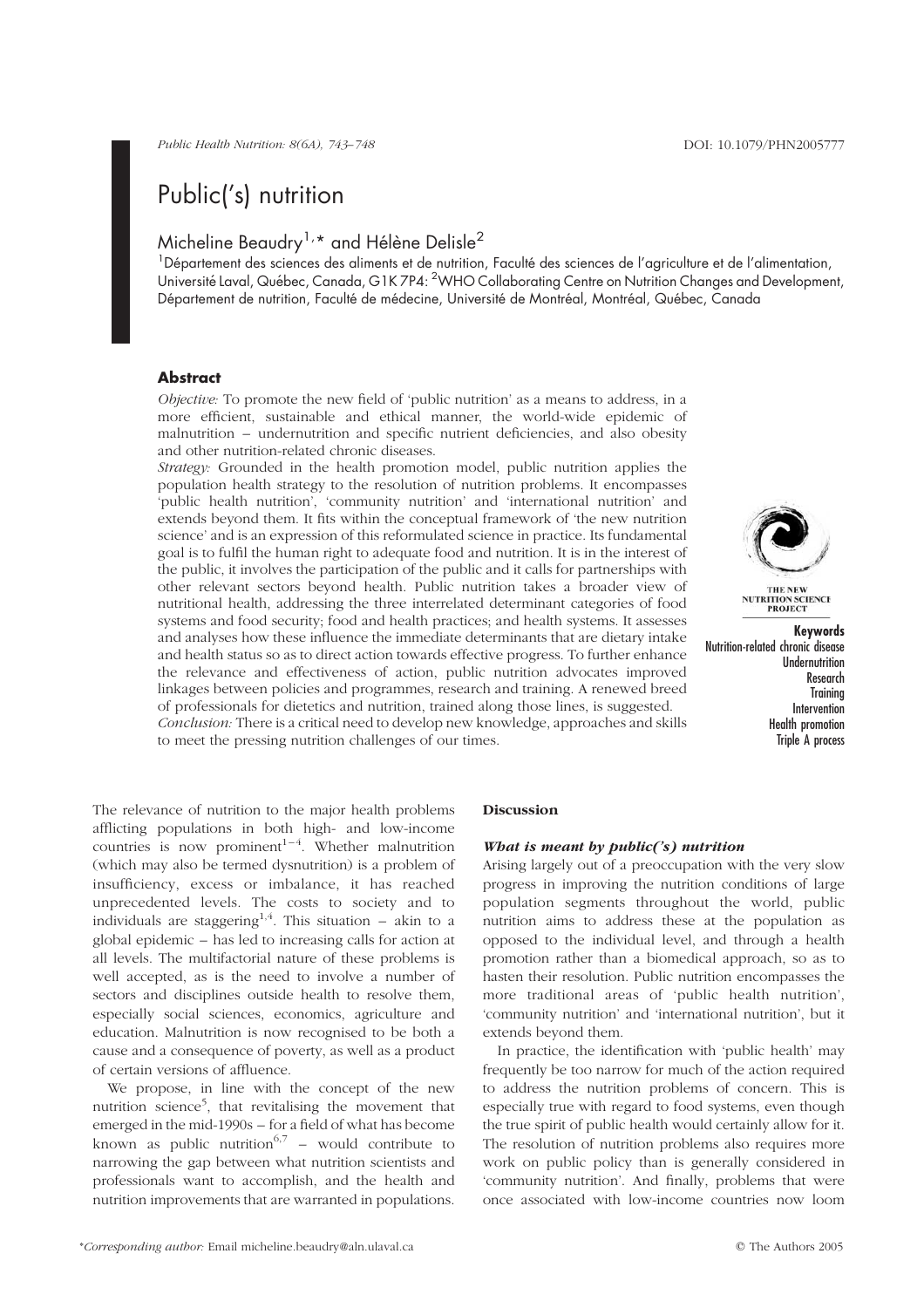Nutrition science deals or should deal with the relationships of humans with food in all its aspects, for the production of health and well-being. Thus, the proposed new nutrition science integrates social and environmental with biological sciences; these related disciplines contribute to nutrition inasmuch as they make an explicit link between human beings, their food and their health. Public nutrition is the new nutrition science in action, with its focus on populations, problemsolving strategies, and closer links between programmes, research and training.

large in industrialised countries, and vice versa: 'international nutrition' does not reflect this.

Public nutrition largely shares the premises, objectives and key elements of the population health strategy<sup>8,9</sup> and seeks to apply them more specifically to the resolution of nutrition problems. The premises of the population health strategy evolved from the world-renowned Ottawa  $\text{Character}^{10}$ , expected to be reiterated in the Bangkok Charter on Health Promotion, and to be enshrined in a rights-based and a sustainable development approach which public nutrition totally shares. Sustainable nutritional improvements will only be achieved through solutions that ensure equity in implementing the right to adequate food and  $nutrition<sup>11</sup>$ . The term 'public' does reflect clear intentions: to work in the interest of the public, with the participation of the public, and with all sectors involved, not just health. Hence 'public('s) nutrition'.

#### Assessment, analysis – and action

Public nutrition focuses not only on assessment of the problems and analysis of their determinants, but, above all, on the concerted action required to solve them in an equitable and sustainable way. The use of this 'triple A' process has been promoted at all levels of society to help fulfil people's right to good nutrition<sup>12</sup>. It is inherent to public nutrition. An adequate assessment of the problems requires the appropriate use of nutritional epidemiology and biological knowledge of the impact of sub-optimal dietary intake. However necessary, this is not sufficient. It must be followed by an adequate analysis of the underlying determinants of the nutrition problems. They generally fall into three broad categories

### 1. Food systems and food security

The first underlying determinants of dysnutrition are those pertaining to the food environment, or food systems and food security. The global epidemic of all types of malnutrition began at a time when food production and availability had reached unprecedented high levels in history. While enough food is necessary for adequate nutrition, it is obviously not sufficient. Processes by which food is produced and distributed have considerable direct and indirect influence on what food is consumed, how and by whom, and thus on health and nutrition. The

powerful forces of the private sector in the food systems impact on the health of the population in frequently unforeseen or untold ways<sup>13,14</sup>. A more thorough and global understanding of food systems and food security, of how they relate to health and nutrition, and of how they can be influenced, is seriously called for.

## 2. Food and health practices

The second underlying determinants are those that have to do with the food and health practices of communities, families and individuals and their social, psychological and cultural determinants (taking into account the food environment). The burden of the solution is still too frequently transferred to the population, lamenting on its 'resistance to education', even though the latter is seldom carried out in ways that at least consider current understanding of behaviour change.

#### 3. Health systems

The third type of underlying determinants are those to do with the health systems in a given population, considering their coverage and their relevance to the nutrition issues, including the interactions between dietary intake and health status.

These broad determinants are interrelated. It is the indepth analysis of each, the priorities, and the amenability to change given existing resources and political support that can lead to appropriate action. Frequently, a combination of policies and programmes that improve the food environment, which empower individuals to adopt improved food and health practices and which decrease social and health inequities, will be called for. In a human rights-based context, with due consideration of democracy and global governance, this triple A process must be carried out in an iterative way with the participation of the population concerned and other stakeholders in civil society, the private sector and government. And for this to happen, advocacy and partnerships are indispensable.

## What nutrition scientists and professionals need to know

Focusing on nutrition problems with a public nutrition lens implies knowledge and skills related not only to the more traditional area of nutrition science based on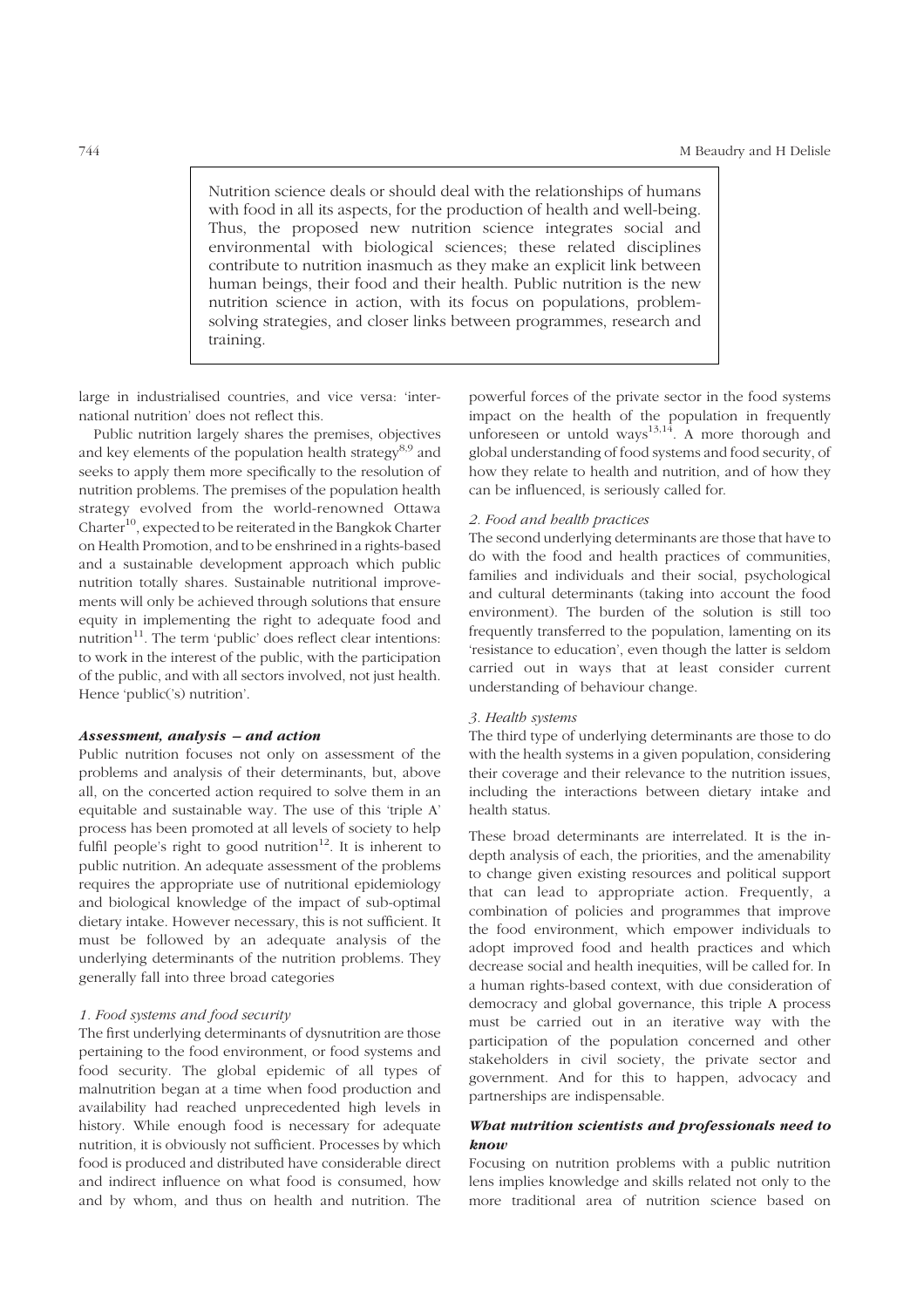#### Public('s) nutrition 745

biological principles, but also broader social and environmental areas, as proposed in the new nutrition science<sup>5</sup>. Nutrition science should deal with the relationship of human beings with their food, whether in its biological, socio-economic, political, ethical or environmental dimension, for the production of health and well-being. These dimensions and related disciplines need to be integrated into the theory and practice of nutrition science, to the extent that they make an explicit link between human beings, their food and their health.

Nutrition scientists and professionals thus need to know more about local foods and food systems, and their links to the global picture. It is unusual in nutrition courses to address the impact of Western food systems on local and global food security, on equity of access to food resources in low-income countries, and on environmental sustainability. The congruence of healthy eating, responsible consumption and environmental conservation is seldom examined. Among other important yet neglected issues are the illusory nutritional benefits of genetically engineered foods, and the environmental, economic and health relevance of organic farming for low-income countries as well.

Nutrition scientists and professionals also need to better understand the cultural and psychosocial factors that drive people's food and health practices<sup>15</sup> and to put behavioural change theories into practice<sup>16,17</sup>. Finally,

## Box 1 – What nutrition doctoral students do, and don't, study

The topics of investigation of 143 candidates for a doctoral degree in nutrition in middle- and low-income countries in 1997 were examined<sup>1</sup>. The majority (68%;  $n = 97$ ) were addressing problems in humans as opposed to animals or plants, and three-quarters of these mainly addressed problems at the population level (vs. individuals), suggesting concerns for population issues. In 15% of cases the problems addressed related to the situation of children (protein –energy malnutrition, breastfeeding, diarrhoea and so on), 35% related to micronutrients and 30% to chronic diseases.



they need to better understand how health systems impact on nutritional health. These demands are rather seldom fulfilled, if one takes the theses of doctoral students as an indicator (Box 1).

Beyond assessment and analyses, relevant actions require greater attention. For example, nutrition scientists and professionals should have a better knowledge of food-based approaches to improve critical micronutrient nutrition, in particular vitamin A, iron and zinc. In contrast, and in line with the biomedical approach, the prevailing strategies focus on micronutrient supplementation and, to a lesser extent, on food fortification. Such strategies may help to meet the set nutritional objectives, but they are hardly sustainable, and they show little benefit in terms of local agriculture, economy or empowerment.

In the hands of the health sector and administered according to the biological paradigm of nutrition science, supplements appear cheaper, and they are more convenient than using food. There are several impediments to agriculture- and food-based nutrition schemes, including the lack of intersectoral collaboration and limited knowledge and understanding of local food systems by nutrition scientists and professionals themselves. In a qualitative study on perceptions and opinions regarding vitamin A strategies in Sahelian countries<sup>18</sup>, nutrition scientists and professionals had little to say on the advantages and

The rest referred to a variety of topics including food security (9%) and metabolic issues (12%).

When these topics were further examined as to the nature of the investigation, within a conceptual framework of understanding nutrition problems, only a minority addressed issues at the level of the underlying or basic causes of the problems of interest (Fig. 1).

The majority focused on manifestations or consequences of the problem (25%) or their immediate causes (54%). As to whether they dealt with 'assessment', 'analysis' or 'action', only a minority (13%) dealt with 'action' (presumably towards resolution of the problem) and mainly at the level of immediate causes. Although necessary in certain situations, action on immediate causes does not frequently lead to sustainable solutions. The future nutrition scientists in these countries largely appear to be following the current mainstream biologically based paradigm of nutrition. We were not able to carry out the same analysis in our industrial society but suspect the situation would not be very different.

#### Reference

1 Beaudry M. The practice of public nutrition: key contributors and the need for a shared understanding of the problems. Food and Nutrition Bulletin 1999; 20:  $300 - 6.$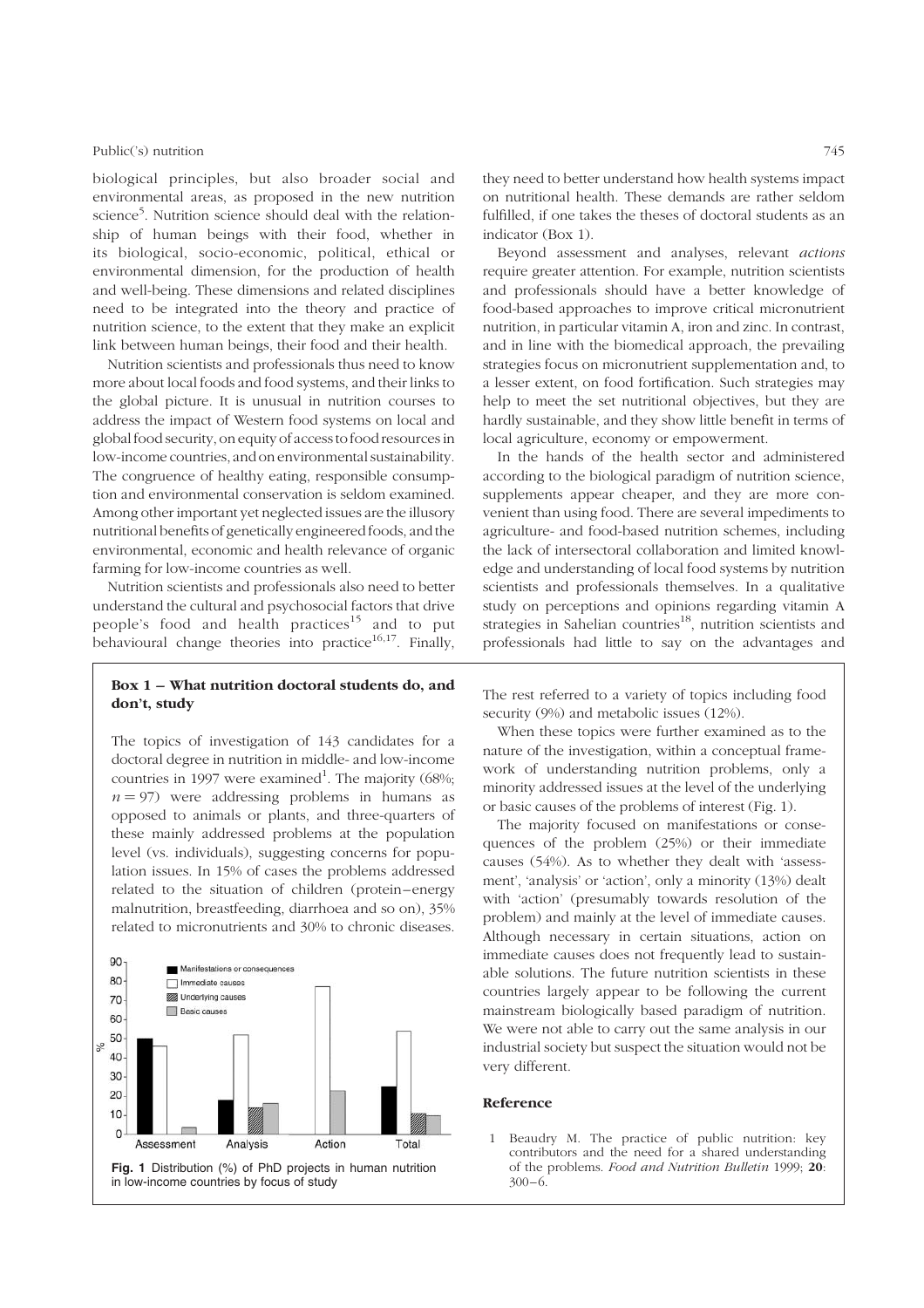## Box 2 – Food-based initiatives for micro-nutrition and poverty reduction: the example of red palm oil promotion in Burkina Faso<sup>1</sup>

One teaspoon of red palm oil meets the daily safe level of vitamin A intake for a child; it also provides other antioxidants. Red palm oil has the potential to become a major vitamin A food source for a good part of Africa. This opportunity is not to be missed.

In Burkina Faso, red palm oil is produced in the western part of the country and the supply can be greatly increased. It may also provide additional income to women extracting and selling the oil. Following a 2-year pilot phase showing that it was possible to bring people to purchase the oil for nutritional benefits to women and small children, and that the approach was effective in reducing vitamin A deficiency, a scaling-up phase reached some 1.3 million people. Schoolchildren were targeted in addition to mothers and children under-5, and technical and managerial support was provided to several women's groups to produce and distribute red palm oil. The impact on schoolchildren's vitamin A

specific means of dietary diversification for the area although they recognised the need for food-based approaches and the non-sustainability of supplementation.

#### The need for advocacy and political will

Even when nutrition scientists and professionals have the required knowledge, attitudes and skills, they may have limited impact on nutrition policy and programmes because they stand alone and counter-current to mainstream strategies. The latter can be strongly dependent upon donors who are also frequently ill-informed. A much greater effort therefore has to be devoted to advocating at all levels for effective programmes and policies, including food-based nutrition interventions, and to build strategic alliances for that purpose (Box 2).

Addressing the current nutrition issues requires political will. It must be seen to be in the interest of the powers in place. And so it can be. Just consider the massive investments within the UK after the spread of foot-andmouth disease, or the complete restructuring of the animal feed industry after the occurrence of around 100 deaths in the UK from the human variant of bovine spongiform encephalopathy (mad cow disease). In contrast, the death toll of malnutrition is vastly greater<sup>1</sup>. Every year the death of some 3.7 million children is attributable to general malnutrition (the majority from mild or moderate forms); of 800 000 persons to lack of vitamin A and an equal number to lack of iron and zinc; and 7.1 million to hypertension, 4.4 million to hypercholesterolaemia and another 2.7 million to insufficient intakes of fruits and vegetables. In the USA alone, 300 000 deaths a year are attributable to obesity $^{8,19}$ .

status of 10 weeks or more of twice weekly consumption of a school meal fortified with red palm oil was impressive after one year, and similar to that of a single capsule in the year (200 000 IU), with value added in terms of better adoption of red palm oil in the same communities.

The integration of red palm oil in the global micronutrient strategy of the country is now well on its way. The decision-makers now believe in the value of its promotion. There is even growing interest in developing palm plantations to meet the growing demand. There are still challenges, notably to sustain and expand its consumption by target groups, to increase its production and to strengthen the commercial distribution system, but this is an example of the potential benefits of food-based schemes.

## Reference

1 Zagre´ N, Delpeuch F, Traissac P, Delisle H. Red palm oil as a source of vitamin A for mothers and children: impact of a pilot project in Burkina Faso. Public Health Nutrition 2003; 6: 733-42.

And the need is not only to increase survival or life expectancy, but also disability-free life expectancy.

Meanwhile, particularly in higher-income groups, people are increasingly concerned about nutrition. In the absence of significant and coherent public policies, they become easy prey for 'quick fixes'. The food and drug industry is rapidly competing to take advantage of this new phenomenon with investments that far outweigh those of public interest institutions $13$ . Functional foods and nutraceuticals, alongside a plethora of food and nutrition supplements, are flooding the markets and bringing huge profits for their owners without much evidence of improvements in population health. The pressures for nutrition scientists and professionals to endorse the dominant industrial strategy are sometimes very subtle but only too real<sup>13</sup>. Yes, alliances with other sectors and disciplines are necessary but they need to be carefully crafted in the interest of the public.

## Linking policies and programmes, research and training

Such linkages are essential but generally weak or unplanned for. To reach a critical position on the public agenda, public nutrition needs to become a concern and priority for research, training and intervention. Currently most research and training focuses on the biological aspects of nutrition, with a sprinkling of knowledge on its underlying determinants (food systems and food security, food and health practices, health systems) and perhaps some knowledge about planning, policy-making and programming. Programmes and policies also tend to act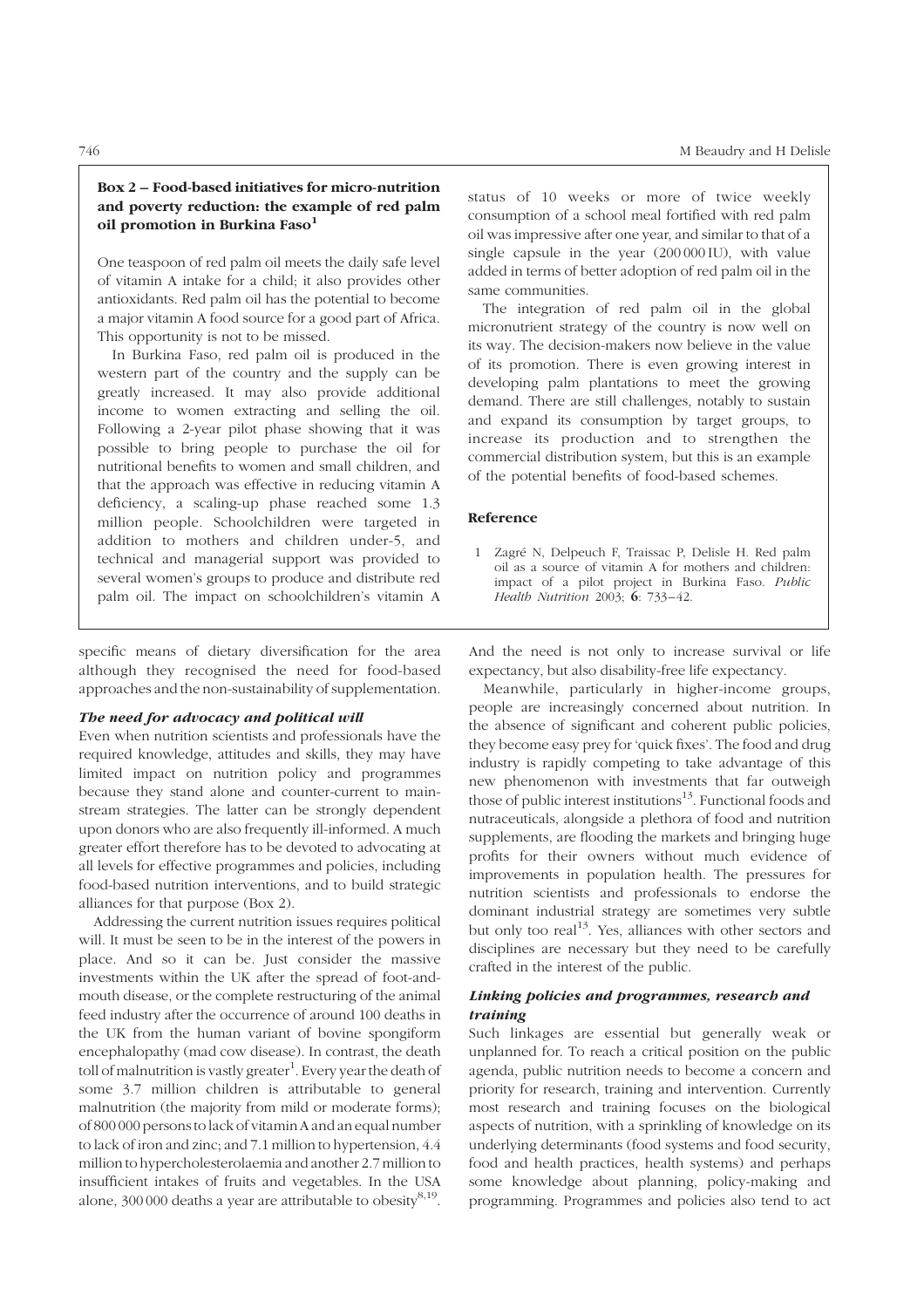### Public('s) nutrition 747

primarily at the biological (or proximate determinant) level of nutrition (such as food and nutrient supplements) or sometimes on more distal determinants, but from a limited evidence base because of the paucity of relevant data from action research.

Much new knowledge is needed on key factors underlying the effectiveness of intervention strategies, and this knowledge must permeate training. Witness the successes of Thailand<sup>20</sup> and Finland<sup>21</sup> over the last decades, which have been well documented. Few learn about such processes during their nutrition training. There is a need for more knowledge of what is an optimal diet at various stages of the life cycle, given the local context and current knowledge, notably to develop context-specific dietary guidelines. Even problems such as the obesity epidemic are recognised to need a different approach, yet there is so far little information on the effectiveness of prevention strategies<sup>22</sup>. As in many other population issues, it is now recognised that the application of traditional evidence hierarchies, such as those that only accept the results of randomised controlled trials as used within evidence-based medicine, is of less value in guiding policy development.

## A call for nutrition action

A major challenge of our times is the need to address simultaneously the prevention of obesity and of undernutrition. They now often coexist, and undernutrition during foetal life or early infancy may further increase the risk of chronic diseases associated with a Westernisation of food intake and physical activity patterns<sup>23</sup>. Yet, hardly any programme focuses on both. Convincing decisionmakers at the government level in low-income countries of the need to address obesity and chronic diseases is not simple. They remain considered as diseases of the rich. It even creates a 'cultural shock'<sup>24</sup>, as policies and programmes have been focusing on food insecurity, undernutrition and micronutrient deficiencies.

There is no shortage of dietitians and nutritionists in the world. The International Confederation of Dietetic Associations (ICDA) is said to represent 150 000 members while not including countries like Brazil and Mexico (ICDA secretariat,

## Box 3 – The need to protect and support breastfeeding

Breastfeeding should be a priority concern for nutrition scientists and professionals, and all those concerned with infant health. After all, it is the foundation of future health and development and is now accepted as the reference, the norm, against which all other infant feeding modes must be assessed.

A recent group of  $expects<sup>1</sup>$  examined the prevention interventions for which there is sound evidence of effectiveness, and for which it is considered feasible to extend coverage to most of the population in the 42 middle- and low-income countries that account for 90% of infant mortality every year. Among the 15 prevention interventions identified, breastfeeding (exclusive for the first 6 months, and continued with appropriate complementary foods for at least a year) could save the most lives – 13%. The next most important intervention was 'insecticide-treated material' which would reduce infant mortality by half of this, 7%, and appropriate complementary feeding with 6%.

What is at stake here is not the promotion of breastfeeding but rather its protection and support, such as through implementation of the International Code of Marketing of Breastmilk Substitutes $^2$  and the Baby Friendly Hospital Initiative<sup>3,4</sup>. How many nutrition scientists and professionals are thus involved? How much is invested in such initiatives?

In contrast, the Canadian Institutes of Health Research<sup>5</sup> have recently provided \$10 million to complement a private company's investment to fund a large multi-site randomised controlled trial to test the ability of a hydrolysed breastmilk substitute to prevent type 1 diabetes, compared with a regular breastmilk substitute. However, the trial apparently includes limited measures to protect exclusive breastfeeding for the first few months though it is thought to be protective against diabetes (in addition to its many other benefits). Is this the evidence that is needed? What are the ethical considerations of such processes?

## References

- 1 Jones G, Steketee RW, Black RE, Bhutta ZA, Morris SS. How many child deaths can we prevent this year? Lancet 2003; 362(9377): 65– 71.
- World Health Organization (WHO). The International Code of Marketing of Breastmilk Substitutes. Geneva: WHO, 1981.
- 3 Naylor AJ. Baby-Friendly Hospital Initiative. Protecting, promoting, and supporting breastfeeding in the twentyfirst century. Pediatric Clinics of North America 2001; 48(2): 475 – 83.
- World Health Organization (WHO). Global Strategy for Infant and Young Child Feeding. Geneva: WHO and UNICEF (United Nations Children's Fund), 2003.
- 5 Canadian Institutes of Health Research. Minister McLellan launches largest pediatric clinical trial in Canada – Canada to provide \$10 million to prevent the development of type I diabetes in its earliest beginnings [online]. News release, 10 June 2002. Available at http://www. cihr-irsc.gc.ca/e/8035.html